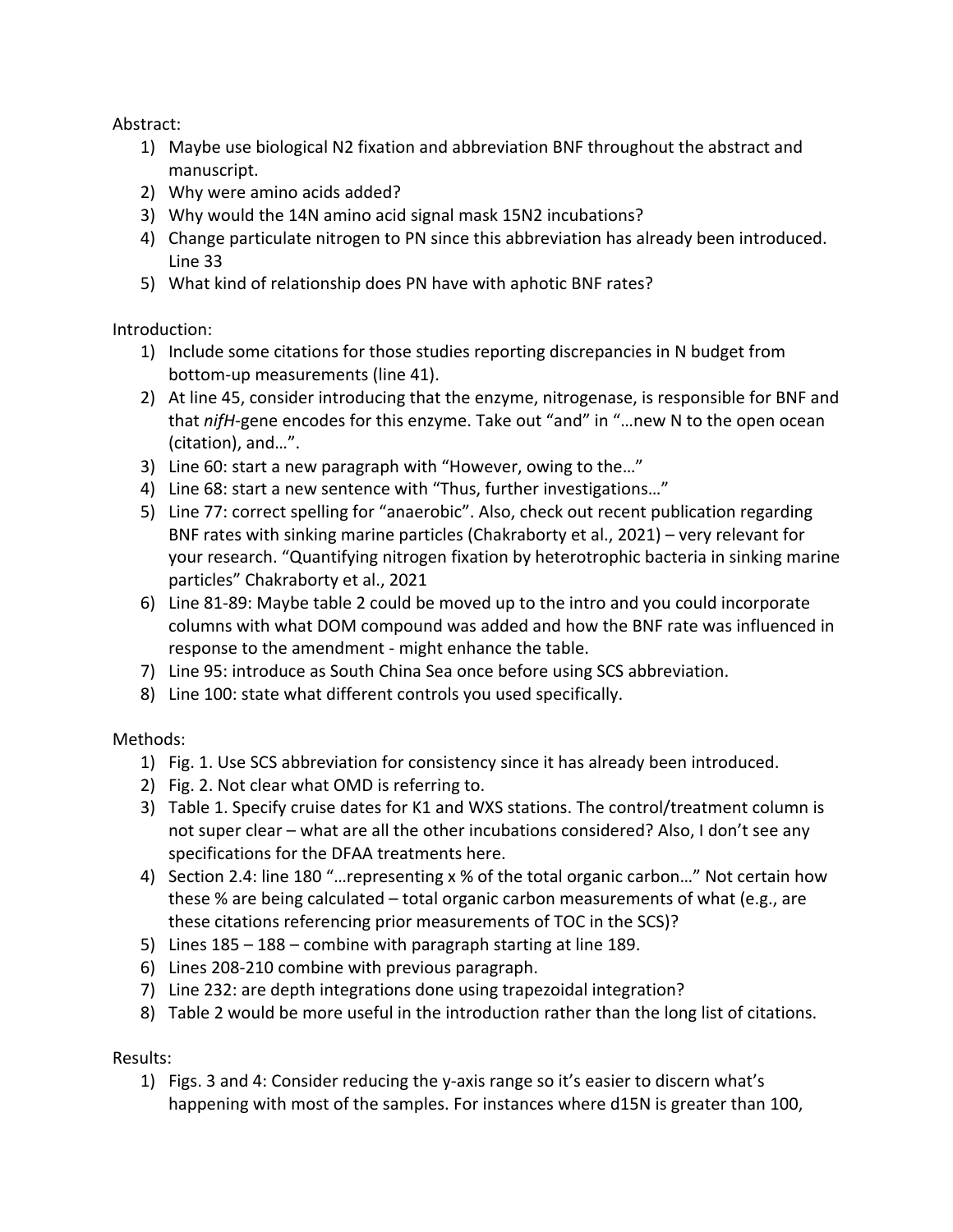consider using a broken y-axis so that you can highlight both high values and the majority of the data that falls within < 100.

2) OMD depth is referenced several times but haven't specified what the abbreviation stands (Oxygen Minimum Depth?) for.

Discussion:

- 1) Line 335: citations for low [PN] and low ANF rates in aphotic zone? Combine this paragraph with the next one since it's so short and interconnected.
- 2) Line 345: citations for characterizing "estuarine environments…ultraoligotrophic waters…polar waters" as "low N2 fixation systems".
- 3) Line 348 349: Some citations highlighting some of these bottle effects would be good.
- 4) Paragraph 347 354: This section could use some extra background information and citations in general.
- 5) Line 365 366: You bring up sinking particles. Are you suggesting that the ANF in deep waters is particle associated? Also, do you have any explanation or prediction as to why that heterogeneity exists? Chakraborty et al. (2021) suggest from their modeling work that there's an ephemeral window for BNF to occur with sinking marine particles. Thus, linking this could give more merit to the explanation that heterogeneity of sinking particles could account for some of the heterogeneity in ANF rates.
- 6) Lines 377-379: Any speculation to why ANF rates were below detection in this study but above detection in the Mediterranean Sea?
- 7) Line 380: "Horizontally" refers to "spatially" right?
- 8) Why were parallel light incubations not carried out in the euphotic zone? This would have allowed you to determine how important diazotrophic activity by NCDs (ANF rates) are compared to cyanobacterial diazotrophic activity (light BNF rates).
- 9) Line 385 386: Is higher sinking flux influenced by seasonal patterns and if so, how might you expect ANF rates to be different if you were to conduct sampling in other seasons (i.e., fall, winter, or spring) than summer.
- 10) Line 387: You mention larger mean cell diameter and higher PN concentrations any thoughts on what the community composition might be like (e.g., is it dominated by picoeukaryotes or larger, faster sinking phytoplankton like diatoms)?
- 11) Line 403: "…or ANF was limited by other factors in the SCS…" could you elaborate? Are there any studies that show DFAA assimilation is preferable to BNF?
- 12) Line 415: Could you discuss how results might have been different with just a labile C source amendment over a DFAA addition? The DFAA also provides additional labile N to the microbial community but with just a labile C addition, N would be more limiting and could potentially result in a greater stimulation of the diazotrophic community.
- 13) Line 432: Review Chakraborty et al., 2021 and incorporate their findings in your discussion – it nicely supports the points you are trying to make.
- 14) Line 462: Could be incorporated as the last sentence for the paragraph rather than a separate paragraph.
- 15) Line 467-468: "Taken together with previous reports from different oceanographic regions highlighted in Table 2, our study shows 11 of 18 sampling depths…"